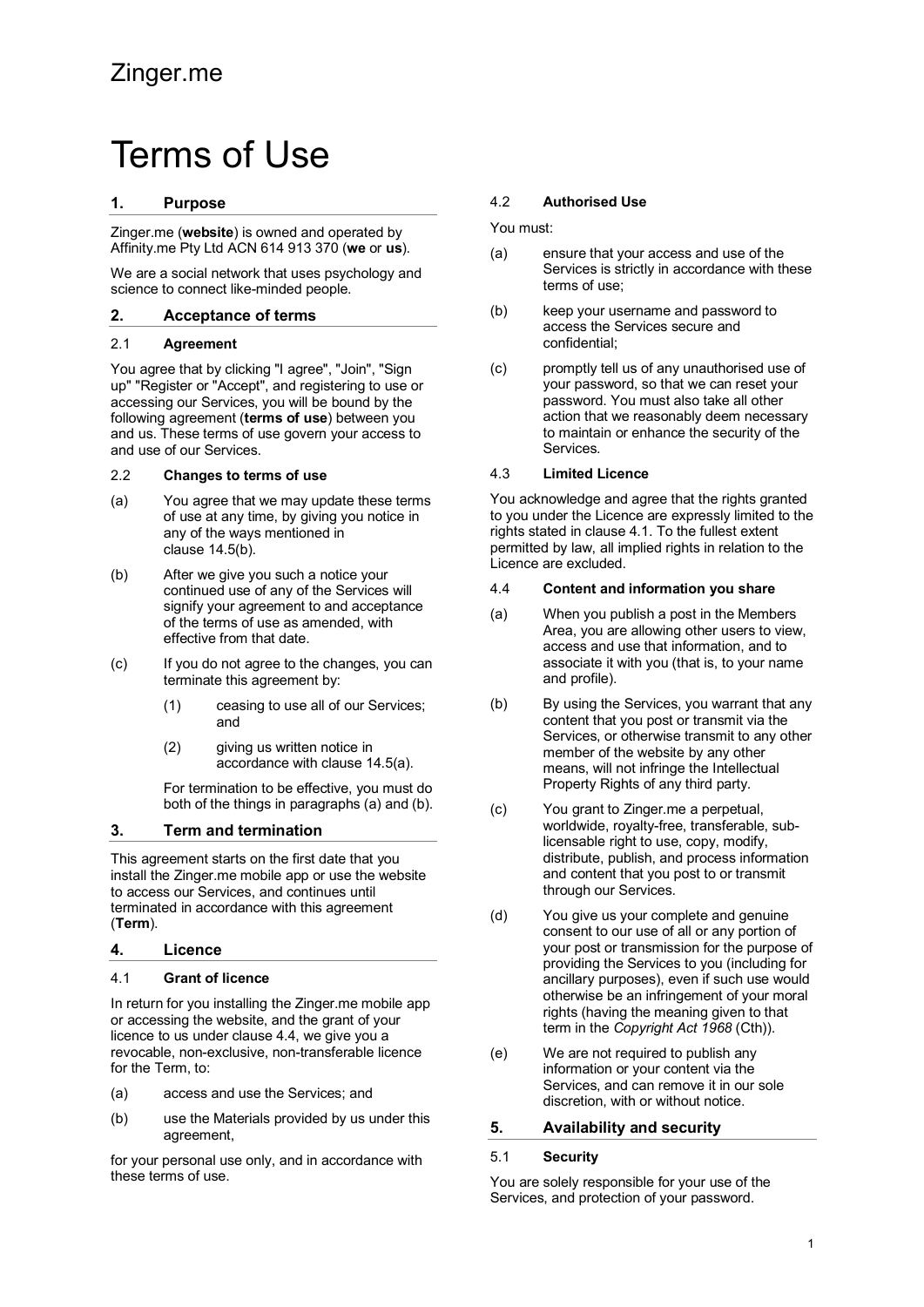# Zinger.me

#### 5.2 **Suspension**

We may temporarily suspend (in part or in whole). and without prior notice to you, your access to the Services if:

- (a) there is a malfunction, fault or breakdown of any of our (or our contractors) equipment or if we (or our contractor) needs to do any repairs, maintenance or service on any part of the Services;
- (b) we are required by law to do so;
- (c) an event of Exceptional Circumstance occurs, which affects or may affect our ability to provide the Services;
- (d) we suspend your access under clause 6.3 for your non-payment;
- (e) if someone claims the Services infringes the Intellectual Property Rights of any person;
- (f) if someone brings a Claim that exposes us to liability or prosecution for an offence or liability to a statutory prosecution; or
- $(q)$  if we determine you are in breach of the Agreement, including where we determine you have failed to meet your obligations under clause 6.5.

A suspension any of these reasons will not affect any right which accrue prior to, or after, suspension of our obligations under these terms of use.

#### 5.3 **Downtime and Limitations**

You acknowledge and agree that:

- (a) access to the Members Area may occasionally be limited due to scheduled maintenance; and
- (b) access to the Members Area is reliant upon various factors outside our control, including, without limitation, events of Exceptional Circumstance, your internet service provider, telecommunications provider or equipment used to access the Members Area. While we will use reasonable endeavours to ensure you have continuous access to the Members Area, we will not be liable to you or any other person for any Claim or to any other extent for Loss or damage caused by such factors.

#### 5.4 **Loss of Access**

You will have no Claim against us in respect of loss of access or functionality to the Services referred to in this clause.

#### **6. Payment**

#### 6.1 **Application**

We offer our Services on a "freemium" model, meaning that some components of our Services are available free of charge, while payment of a recurring Fee (usually monthly or annually) is required to access our premium Services (**Subscription Fee**). This clause 6 applies if you

subscribe to access one or more of our premium Services.

#### 6.2 **Payment of Fees**

You acknowledge and agree that for each premium Service to which you subscribe, we will debit the associated Subscription Fee attributable to your nominated subscription level and subscription period, to your nominated Apple App Store or Google Play account (**Payment Account**) on:

- (a) the later of the first date you subscribed to the applicable paid service or such other date as we notify to you from time to time (**First Payment Date**); and
- (b) unless and until you terminate your subscription—each anniversary (whether daily, monthly, weekly or annual, as applicable) of your First Payment Date, as payment in advance for the next subscription period,

and you must immediately pay the Subscription Fee as debited to your Payment Account. You agree to keep your Payment Account up-to-date at all times.

#### 6.3 **Late or non-payment of Subscription Fees**

If you do not pay the Subscription Fee in clause 6.2 (including if your payment is denied due to insufficient funds), we may do any one or more of the following:

- (a) restrict or suspend the Services in accordance with clause 5.2 above;
- (b) terminate this agreement in accordance with clause 12 or otherwise under these terms of use.

#### 6.4 **Refund**

We will not refund any unused portion of your Subscription Fee.

#### 6.5 **Fee disputes**

If you dispute the amount of the Subscription Fees charged to your Payment Account, you must do so in accordance with the Payment Account provider's applicable procedures.

# **7. Your conduct and obligations**

#### 7.1 **General obligations**

You agree to:

- (a) comply with these terms of use and all applicable laws and regulations; and
- (b) use the Services in good faith and for your personal use only.

#### 7.2 **Prohibited conduct**

You must not:

(a) post or send any material, or do anything which is unlawful, offensive, abusive, indecent, defamatory or menacing, or in breach of any rights of others;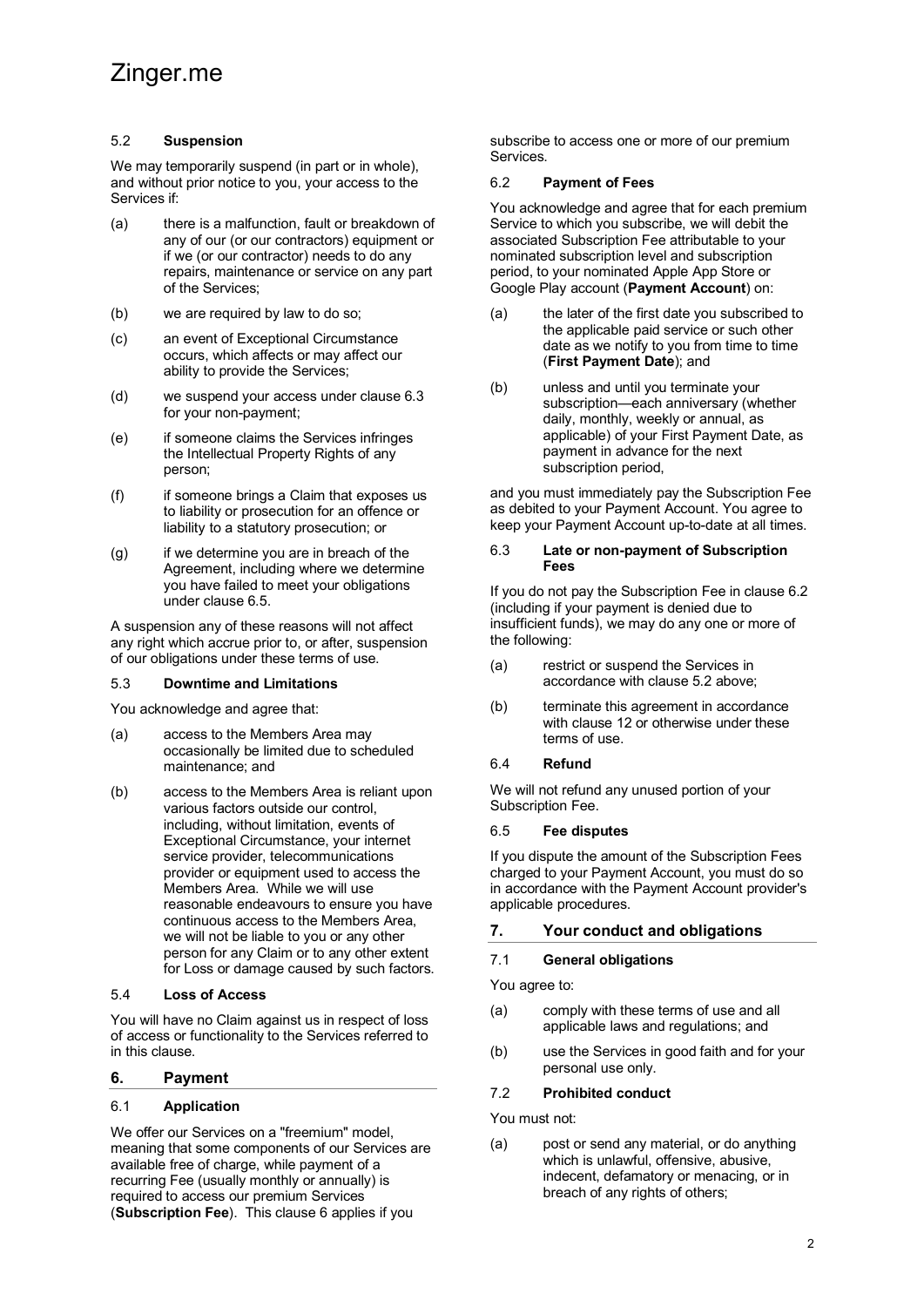- (b) cause annoyance, inconvenience or needless anxiety to others;
- (c) post commercial advertisements or promotional material; or
- (d) collect information (including information about other users) for purposes outside these terms of use. In particular, you must not harvest information from the Services for commercial purposes without our prior consent.

We reserve our right to suspend your access or immediately terminate your subscription if, in our sole opinion, you breach your obligations under these terms of use or post comments which are abusive to other subscribers.

#### **8. Disclaimer and limitation of liability**

#### 8.1 **Disclaimers**

- (a) You acknowledge and agree that the Services contains general information and may include material from many different sources. We make no representation and do not warrant that the information provided on the Services is complete, accurate or current.
- (b) The information accessible in the Services is not a replacement for professional advice, and does not take into account your specific circumstances.
- (c) You agree that we provide the Services as a platform, and are not responsible or liable to you or any third-party for the actions or inactions of another member in relation to you.
- (d) Neither we nor any of our directors, employees, contractors or other representatives will be liable for any Loss, damage or personal injury whatsoever which may arise out of or in connection with your use of the Services, to the extent permitted by law.

#### 8.2 **Implied terms**

- (a) To the full extent permitted by law:
	- (1) any term which would otherwise be implied into these terms of use is excluded. However nothing in these terms of use excludes a compulsory consumer guarantee which applies under the *Competition and Consumer Act 2010* (Cth) and which cannot be excluded, restricted or modified.
	- (2) you acknowledge that we provide the Services on an 'as is, where is' basis, and we make no warranties or representations, express or implied, as to the Services (and any information or documentation provided in connection with them), whether provided by us, third party contractors or other users.

(b) If any law implies or imposes terms into these terms of use which cannot be lawfully excluded, such terms will apply, save that our liability for breach of any such term will be limited in accordance with the remainder of this section.

#### 8.3 **Limitation of liability**

- (a) To the extent we are held liable in connection with these terms of use (whether in contract, under a right of indemnity, tort or statute), then our cumulative liability will be limited (at our option) to any one or more of the following:
	- (1) re-supplying the services to which the liability relates or the supply of equivalent services; or
	- (2) refunding you (subject to the cap on liability in this clause) the amount of your Subscription Fees under this agreement.
- (b) This limitation of liability extends to Loss, damage or personal injury caused directly or indirectly by your access to or inability to access the Services and your reliance on any information provided in the Services, even if we have been advised of the possibility of such damages or injury.
- (c) Irrespective of anything else in these terms of use, to the extent that we are liable in connection with these terms of use (whether in contract, under a right of indemnity, tort or statute), then our cumulative liability in the aggregate (to the fullest extent permitted by law) will not exceed the amount of the Subscription Fees (if any) paid from you to us under this agreement in the 1 month before our liability arose.

#### **9. Indemnity**

- (a) You agree to indemnify, and hold harmless us and our directors, employees, contractors or other representatives from all liabilities, claims and expenses, including legal fees that arise from your use or misuse of the Services.
- (b) We reserve the right, at our own expense, to assume the exclusive defence and control of any matter otherwise subject to indemnification by you, in which event you will cooperate with us in asserting any available defences.

#### **10. Links to third party websites**

For your convenience, the Services may provide links or references to other websites or applications. We do not control or endorse these websites or applications, and are not responsible or liable for the accuracy, legality, or any other aspect of the content of such websites or for any damage or injury arising in connection with your access to such websites.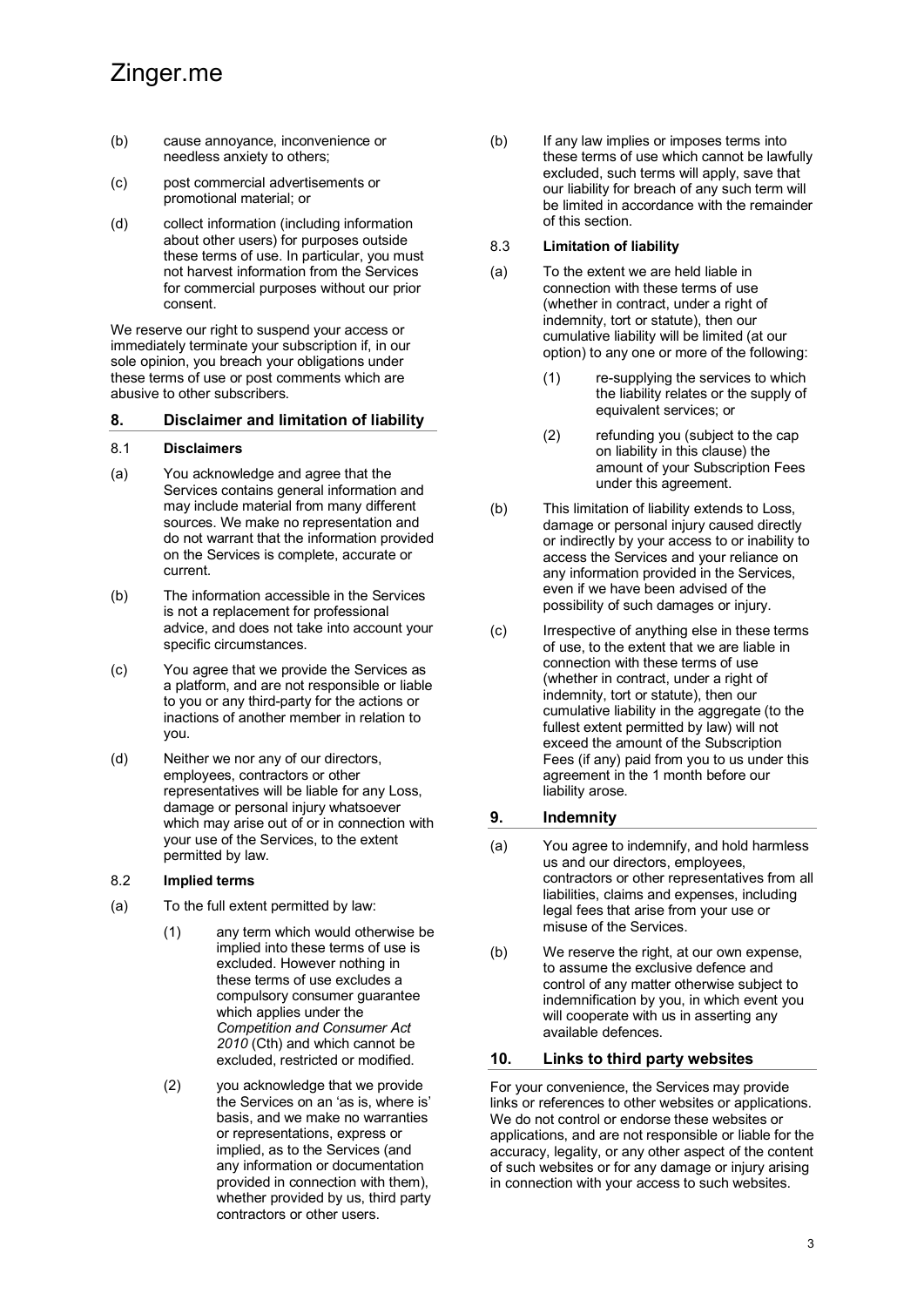# **11. Intellectual property rights**

- (a) The Services are protected under Australian and international copyright and other laws governing protection of Intellectual Property Rights.
- (b) Intellectual Property Rights in images, trade marks and other content in the Services are owned by us or our licensors. You must not sell, license, rent, modify, distribute, copy, reproduce, transmit, publicly display, publicly perform, publish, create derivative works from, adapt, or edit such materials.
- (c) Feel free to post links to public article pages on social media or other sites, but please do not deep-link to either the Members Area or to embedded frames or images. Please contact us if you wish to repost articles or images from the website on another site, as some such materials (including images) are subject to third party licences.

# **12. Termination**

#### 12.1 **Suspension of access**

If in our absolute discretion we determine that you have committed a breach of these terms of use, we may immediately and without further notice to you, suspend your licence to use the Services, by technical or other means.

#### 12.2 **Termination of agreement**

Either we or you can terminate this agreement at any time by giving written notice to the other.

#### 12.3 **Effect of termination**

On termination, you lose the right to access and use the Services. The following provisions of these terms survive termination:

- (a) our rights to use and disclose your feedback;
- (b) our other members' and/or visitors' rights to further re-share content and information you previous shared through the Services, to the extent copied or re-shared prior to termination;
- (c) clauses 8 (Disclaimer and Limitation of liability), clause 14 (General terms) and any other provision of these terms of use which by its nature is intended to survive termination; and
- (d) any amounts owed to the party before termination.

#### **13. Violations**

#### 13.1 **Reporting**

Please support the Zinger.me community and report any violations of these terms of use by contacting us by email at help@Zinger.me.

# 13.2 **Costs**

If you breach these terms of use, in addition to any other remedies we may have, you are responsible for all duties, charges and legal fees (on a solicitor/ own client basis) we incur in enforcing our rights.

# **14. General**

#### 14.1 **No assignment**

You must have our prior written consent before you assign, transfer or novate all or any part of your rights or obligations under or relating to this agreement or grant, declare, create or dispose of any right or interest in it.

#### 14.2 **Jurisdiction**

These terms of use shall be governed by and construed in accordance with the laws of Queensland, Australia and the parties submit to the non-exclusive jurisdiction of the Courts of Queensland, Australia.

#### 14.3 **Severability**

If any provision of these terms of use is ruled by a court to be illegal, invalid, unenforceable or in conflict with any law, it will not affect the validity and enforceability of the remaining provisions.

#### 14.4 **Further assurance**

We and you must promptly at its own cost do all things (including executing and delivering all documents) necessary or desirable to give full effect to this agreement and the transactions contemplated by it.

#### 14.5 **Notices**

- (a) You can give us notice under this agreement by email at help@Zinger.me.
- (b) We can give you notice under this agreement in the following ways:
	- (1) a banner notice on the website or in the mobile app;
	- (2) by email at the address you provide in your personal profile in the Services; or
	- (3) any other means including mobile phone, telephone or mail.
- (c) You agree to keep your contact information up-to-date.

#### **15. Definitions and interpretation**

#### 15.1 **Definitions**

**Claim** means, in relation to a person, any action, allegation, claim, demand, judgment, liability, proceeding, remedy, right of action or right of set-off made against the person concerned however it arises whether:

- (a) it is present, unascertained, immediate, future or contingent;
- (b) it is based in contract, tort, statute or otherwise; or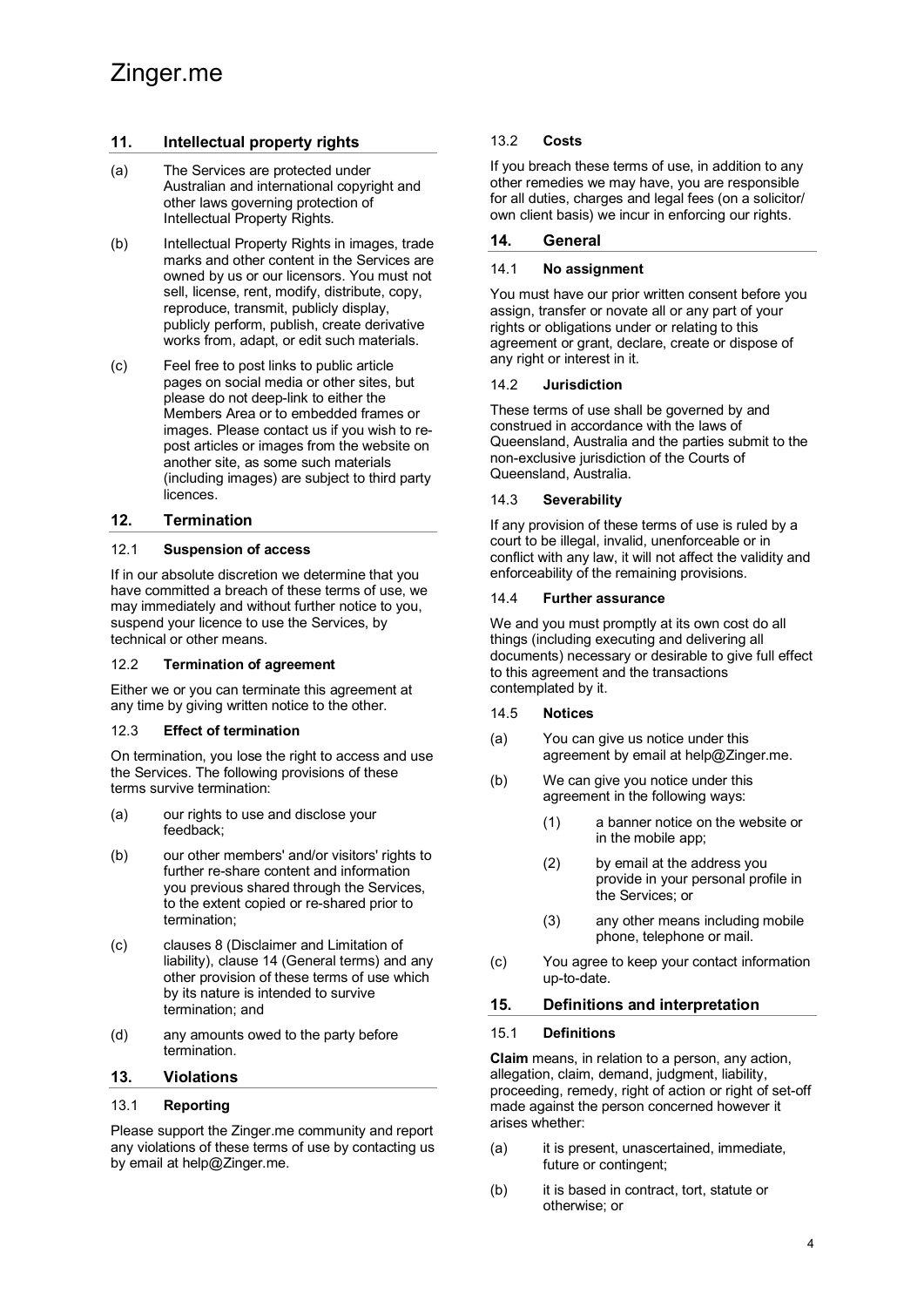# Zinger.me

(c) it involves a third party or a party to this agreement.

**Consequential Loss** means any of the following: loss of revenue; loss of profits; loss of opportunity to make profits; loss of business; loss of business opportunity; loss of use or amenity, or loss of anticipated savings; special, exemplary or punitive damages; and any loss which does not directly and naturally flow in the normal course of events from the occurrence of the event giving rise to the liability for such loss, whether or not such loss was in the contemplation of the parties at the time of entry into this agreement, including any of the above types of loss arising from an interruption to a business or activity.

**Exceptional Circumstance** means a circumstance beyond the reasonable control of the parties which results in a party being unable to observe or perform on time an obligation under this agreement. Such circumstances include:

- (d) adverse changes in government regulations;
- (e) any disaster or act of God, lightning strikes, atmospheric disturbances, earthquakes, floods, storms, explosions, fires and any natural disaster;
- (f) acts of war, acts of public enemies, terrorism, riots, civil commotion, malicious damage, sabotage and revolution, cyber attacks, viruses or malware, data loss as a result of the actions of a third party;
- (g) strikes or industrial disputes;
- (h) materials or labour shortage; and
- (i) acts or omissions of any third party network providers (such as internet, telephony or power provider).

**Intellectual Property Rights** means all current and future registered and unregistered rights in respect of copyright, circuit layouts, designs, trade marks, know-how, confidential information, patents, inventions and discoveries and all other intellectual property as defined in article 2 of the convention establishing the World Intellectual Property Organisation 1967.

**Licence** means the licence set out in clause 4.1, as limited by clauses 4.2 and 4.3.

**Login** means your personal username and password (or other credentials) for accessing the Members Area.

**Loss** means any loss (including Consequential Loss), claims, actions, liabilities, damages, expenses, diminution in value or deficiency of any kind whether direct, indirect, consequential or otherwise.

**Material** means information, documented methodology or process, documentation or other material in whatever form, including any reports, specifications, business rules or requirements, user manuals, user guides, operations manuals, training materials and instructions, and the subject matter of any category of Intellectual Property Rights.

**Members Area** means the Zinger.me online chat, forums and other features provided by us from time to time to subscribers. The Members Area will be provided as a service and made accessible by the website.

**Our Technology** means all Intellectual Property Rights created, owned or licensed by us, including the Members Area functionality and the algorithms and software used by (or comprised in) the Services.

**Scheduled Maintenance** means preventative or emergency maintenance in relation to any software used, or relied upon, to provide the Services.

**Services** means the services provided by us to you, including the website, the Members Area and the mobile app.

**Subscription Fee** has the meaning given in clause 6.1.

**Term** has the meaning given in clause 3.

**Website** means the portal accessible via www.Zinger.me.

#### 15.2 **Interpretation**

- (a) Unless the contrary intention appears, a reference in this agreement to:
	- (1) this agreement or another document includes any variation or replacement of it despite any change in the identity of the parties;
	- (2) one gender includes the others;
	- (3) the singular includes the plural and the plural includes the singular;
	- (4) a person, partnership, corporation, trust, association, joint venture, unincorporated body, Government Body or other entity includes any other of them;
	- (5) an item, recital, clause, subclause, paragraph, schedule or attachment is to an item, recital, clause, subclause, paragraph of, or schedule or attachment to, this agreement and a reference to this agreement includes any schedule or attachment;
	- (6) a party includes the party's executors, administrators, successors, substitutes (including a person who becomes a party by novation) and permitted assigns;
	- (7) any statute, ordinance, code or other law includes regulations and other instruments under any of them and consolidations, amendments, re-enactments or replacements of any of them;
	- (8) money is to Australian dollars, unless otherwise stated; and